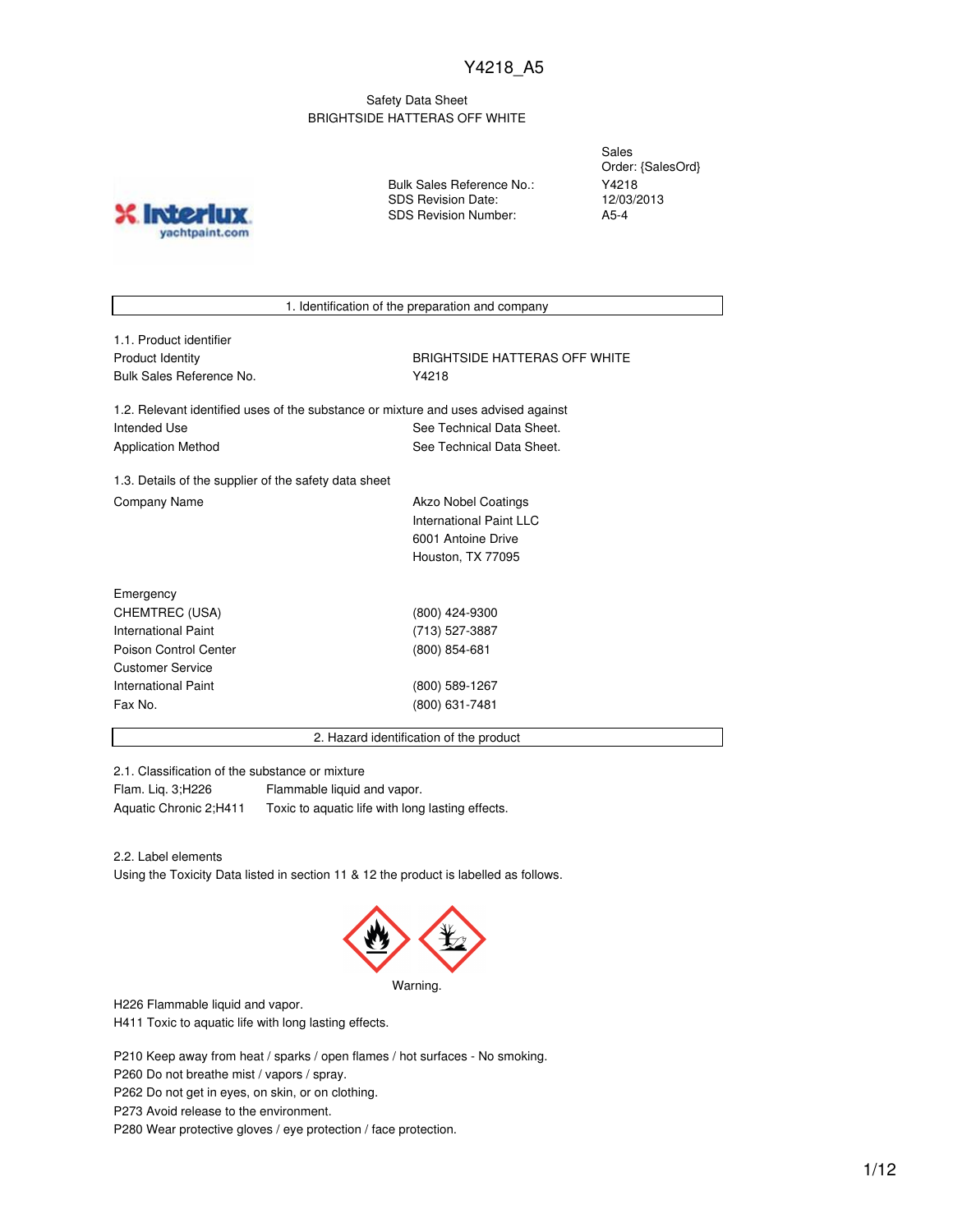P301+310 IF SWALLOWED: Immediately call a POISON CENTER or doctor/physician. P303+361+353 IF ON SKIN (or hair): Remove/Take off immediately all contaminated clothing. Rinse skin with water/shower.

P331 Do NOT induce vomiting.

P370 In case of fire: Use water spray, fog, or regular foam..

P391 Collect spillage.

P403+233 Store in a well ventilated place. Keep container tightly closed.

P501 Dispose of contents / container in accordance with local / national regulations.

HMIS Rating **Health: 2\*** Flammability: 2 Reactivity: 0

| 3. Composition/information on ingredients |
|-------------------------------------------|

This product contains the following substances that present a hazard within the meaning of the relevant State and Federal Hazardous Substances regulations.

| Ingredient/Chemical<br><b>Designations</b>                                         | Weight %     | <b>GHS Classification</b>                                                                               | <b>Notes</b> |
|------------------------------------------------------------------------------------|--------------|---------------------------------------------------------------------------------------------------------|--------------|
| Titanium dioxide<br>CAS Number:<br>0013463-67-7                                    | $25 - 50$    |                                                                                                         | [1][2]       |
| Stoddard solvent<br><b>CAS Number:</b><br>0008052-41-3                             | $10 - 25$    | Asp. Tox. 1; H304                                                                                       | [1][2]       |
| Solvent naphtha (petroleum),<br>medium aliphatic<br>CAS Number:<br>0064742-88-7    | $10 - 25$    | Asp. Tox. 1; H304                                                                                       | [1]          |
| <b>CAS Number:</b><br><b>TS-KS6505</b>                                             |              |                                                                                                         | $\sqrt{11}$  |
| Kerosene<br><b>CAS Number:</b><br>0008008-20-6                                     | $1.0 - 10$   | Asp. Tox. 1; H304                                                                                       | $[1][2]$     |
| Naphtha (petroleum), heavy<br>aromatic<br>CAS Number:<br>0064742-94-5              | $1.0 - 10$   | Asp. Tox. 1; H304                                                                                       | $\sqrt{11}$  |
| Silica, amorphous<br>CAS Number:<br>0007631-86-9                                   | $1.0 - 10$   | ----                                                                                                    | $[1][2]$     |
| Aluminum hydroxide<br><b>CAS Number:</b><br>0021645-51-2                           | $1.0 - 10$   | Eye Irrit. 2;H319<br>STOT SE 3:H335                                                                     | $\sqrt{11}$  |
| Petroleum distillates,<br>hydrotreated light<br><b>CAS Number:</b><br>0064742-47-8 | $1.0 - 10$   | Asp. Tox. 1; H304                                                                                       | $\sqrt{11}$  |
| Naphthalene<br><b>CAS Number:</b><br>0000091-20-3                                  | $0.10 - 1.0$ | Carc. 2:H351<br>Acute Tox. 4;H302<br><b>Aquatic Acute</b><br>1:H400<br><b>Aquatic Chronic</b><br>1:H410 | [1][2]       |
| Methyl ethyl ketoxime<br>CAS Number:<br>0000096-29-7                               | $0.10 - 1.0$ | Carc. 2;H351<br>Acute Tox. 4;H312<br>Eye Dam. 1;H318<br>Skin Sens. 1;H317                               | $\sqrt{11}$  |

[1] Substance classified with a health or environmental hazard.

[2] Substance with a workplace exposure limit.

[3] PBT-substance or vPvB-substance.

\*The full texts of the phrases are shown in Section 16.

### 4. First aid measures

4.1. Description of first aid measures

| General    | Remove contaminated clothing and shoes. Get medical attention immediately. Wash<br>clothing before reuse. Thoroughly clean or destroy contaminated shoes.     |
|------------|---------------------------------------------------------------------------------------------------------------------------------------------------------------|
| Inhalation | If inhaled, remove to fresh air. If not breathing, give artificial respiration. If breathing is<br>difficult, give oxygen. Get medical attention immediately. |
| Eyes       | In case of contact, immediately flush eyes with plenty of water for at least 15 minutes.<br>Get medical attention immediately.                                |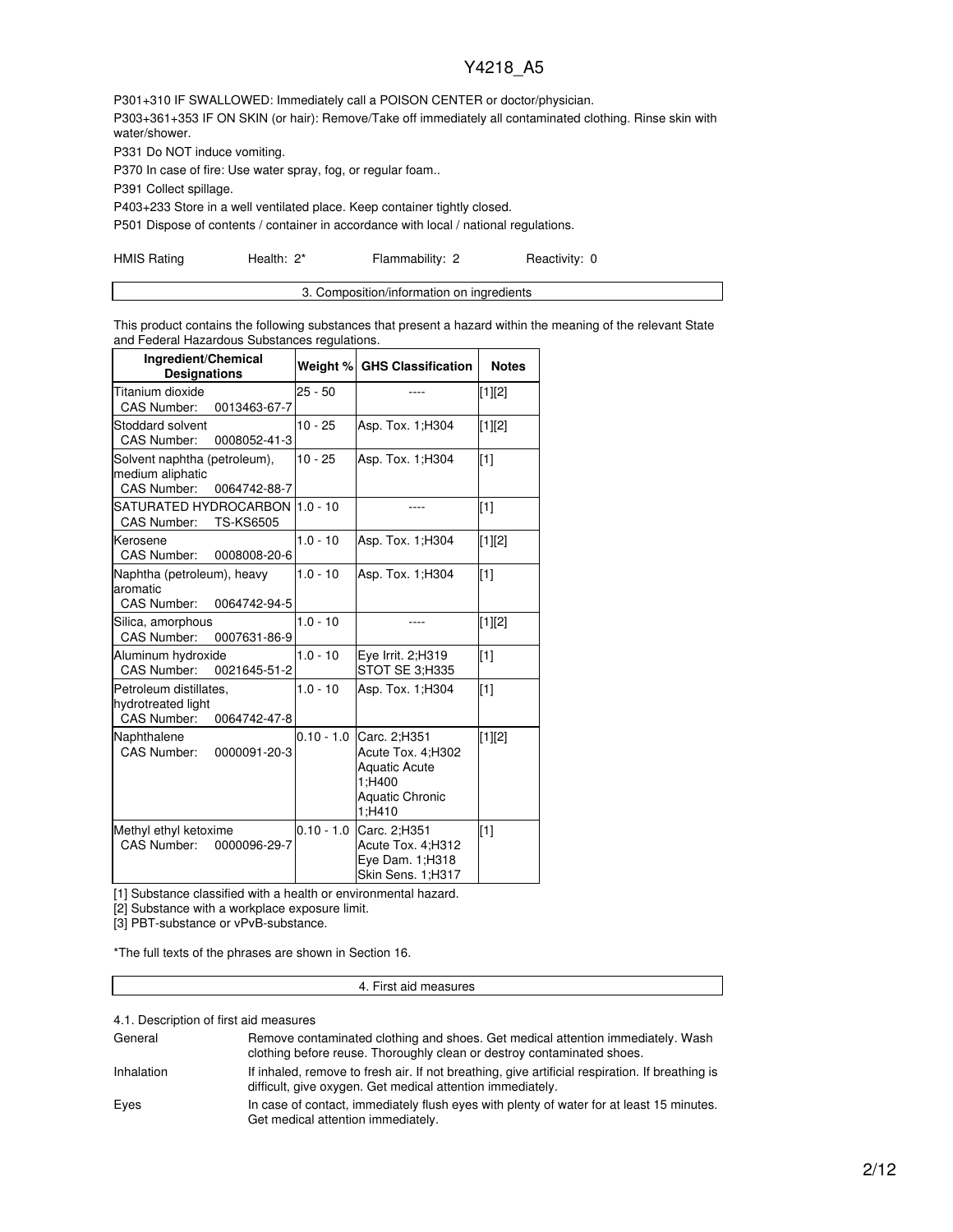| <b>Skin</b>     | In case of contact, immediately flush skin with soap and plenty of water. Get medical<br>attention immediately.                                                                                                                                                                                       |
|-----------------|-------------------------------------------------------------------------------------------------------------------------------------------------------------------------------------------------------------------------------------------------------------------------------------------------------|
| Ingestion       | If swallowed, immediately contact Poison Control Center at 1-800-854-6813. DO NOT<br>induce vomiting unless instructed to do so by medical personnel. Never give anything<br>by mouth to an unconscious person.                                                                                       |
|                 | 4.2. Most important symptoms and effects, both acute and delayed                                                                                                                                                                                                                                      |
| Overview        | NOTICE: Reports have associated repeated and prolonged occupational<br>overexposure to solvents with permanent brain and nervous system damage.<br>Intentional misuse by deliberately concentrating and inhaling the contents may be<br>harmful or fatal. Avoid contact with eyes, skin and clothing. |
| Inhalation      | Harmful if inhaled. Causes lung irritation. Causes nose and throat irritation. Vapors<br>may affect the brain or nervous system causing dizziness, headache or nausea.                                                                                                                                |
| Eyes            | Causes severe eye irritation. Avoid contact with eyes.                                                                                                                                                                                                                                                |
| Skin            | Causes skin irritation. May be harmful if absorbed through the skin.                                                                                                                                                                                                                                  |
| Ingestion       | Harmful if swallowed. May cause abdominal pain, nausea, vomiting, diarrhea, or<br>drowsiness.                                                                                                                                                                                                         |
| Chronic effects | Possible cancer hazard. Contains an ingredient which may cause cancer based on<br>animal data (See Section 2 and Section 15 for each ingredient). Risk of cancer<br>depends on duration and level of exposure.                                                                                        |
|                 | 5. Fire-fighting measures                                                                                                                                                                                                                                                                             |

### 5.1. Extinguishing media

CAUTION: This product has a very low flashpoint. Use of water spray when fighting fire may be inefficient. SMALL FIRES: Use dry chemical, CO2, water spray or alcohol-resistant foam. LARGE FIRES: Use water spray, fog, or alcohol-resistant foam. Do not use straight streams. Move containers from fire area if you can do so without risk. Runoff from fire control may cause pollution. Dike fire control water for later disposal. Do not scatter the material.

5.2. Special hazards arising from the substance or mixture

May produce hazardous fumes when heated to decomposition as in welding. Fumes may produce Carbon Dioxide and Carbon Monoxide.

5.3. Advice for fire-fighters

Cool closed containers exposed to fire by spraying them with water. Do not allow run off water and contaminants from fire fighting to enter drains or water courses. ERG Guide No.

#### 6. Accidental release measures

6.1. Personal precautions, protective equipment and emergency procedures

ELIMINATE ALL IGNITION SOURCES (no smoking, flares, sparks or flames in immediate area). Use only non-sparking equipment to handle spilled material and absorbent. Do not touch or walk through spilled material. Stop leak if you can do so without risk. Prevent entry into waterways, sewers, basements or confined areas. A vapor suppressing foam may be used to reduce vapors. Absorb or cover with dry earth, sand, or other non-combustible material and transfer to containers. Use non-sparking tools to collect absorbed material.

6.2. Environmental precautions

Do not allow spills to enter drains or watercourses.

6.3. Methods and material for containment and cleaning up

CALL CHEMTREC at (800)-424-9300 for emergency response. Isolate spill or leak area immediately for at least 25 to 50 meters (80 to 160 feet) in all directions. Keep unauthorized personnel away. Stay upwind. Keep out of low areas. Ventilate closed spaces before entering. LARGE SPILLS: Consider initial downwind evacuation for at least 300 meters (1000 feet).

7. Handling and storage

7.1. Precautions for safe handling

**Handling** Vapors may cause flash fire or ignite explosively.

In Storage Keep away from heat, sparks and flame.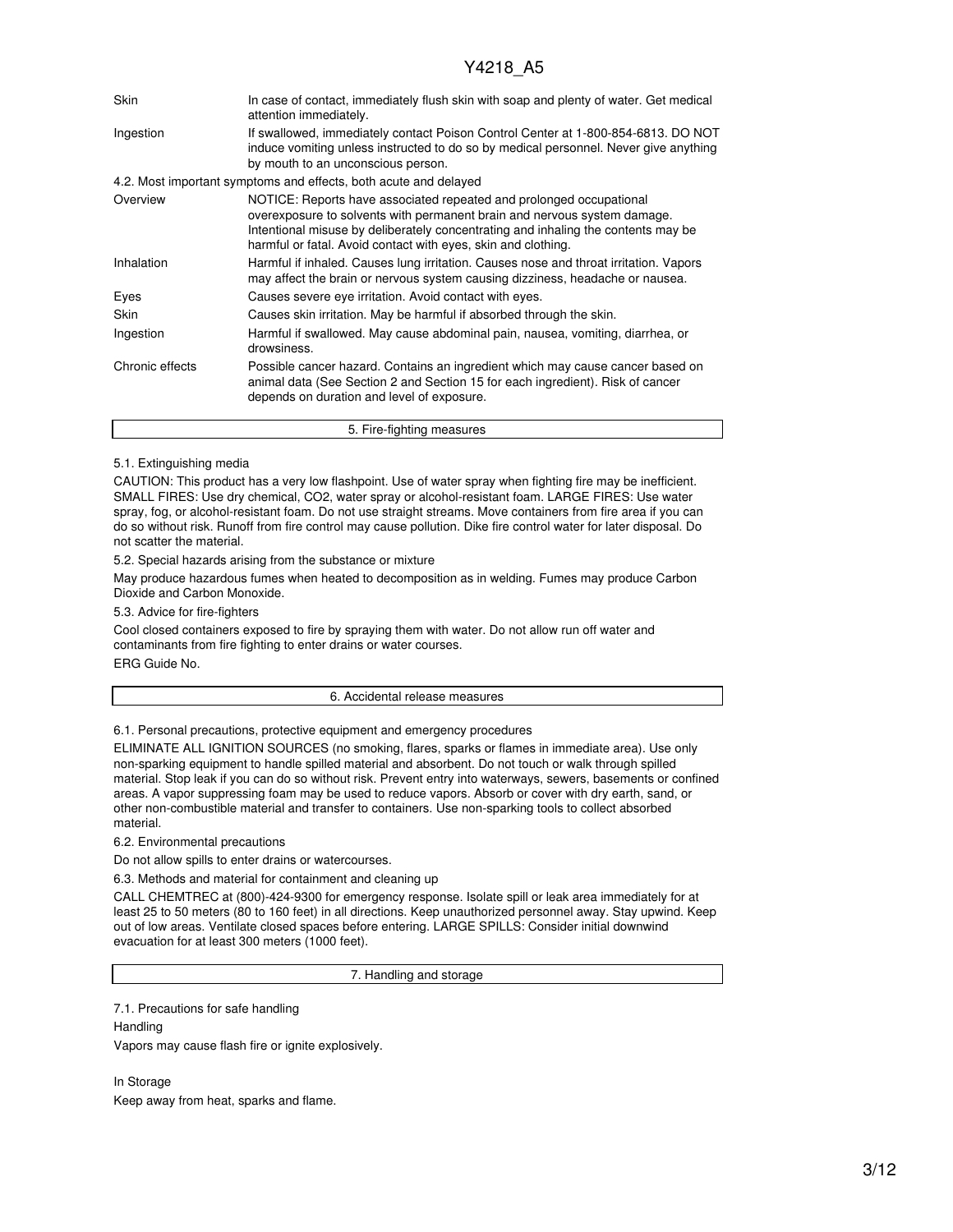7.2. Conditions for safe storage, including any incompatibilities

Store between 40-100F (4-38C).

Avoid contact with eyes, skin and clothing.

Strong oxidizing agents.

Do not smoke. Extinguish all flames and pilot lights, and turn off stoves, heaters, electric motors and other sources of ignition during use and until all vapors are gone.

7.3. Specific end use(s)

Close container after each use.

Wash thoroughly after handling.

Prevent build-up of vapors by opening all windows and doors to achieve cross-ventilation.

## 8. Exposure controls and personal protection

8.1. Control parameters

|                          |                                    | Exposure      |                                                                                                    |
|--------------------------|------------------------------------|---------------|----------------------------------------------------------------------------------------------------|
| CAS No.                  | Ingredient                         | <b>Source</b> | Value                                                                                              |
| 0000091-20-3 Naphthalene |                                    | OSHA          | 10 ppm TWA; 50 mg/m3 TWA15 ppm STEL; 75<br>mg/m3 STEL                                              |
|                          |                                    | ACGIH         | 10 ppm TWA15 ppm STEL                                                                              |
|                          |                                    | <b>NIOSH</b>  | 10 ppm TWA; 50 mg/m3 TWA15 ppm STEL; 75<br>mg/m3 STEL250 ppm IDLH                                  |
|                          |                                    | Supplier      |                                                                                                    |
|                          |                                    | OHSA,<br>CAN  | 10 ppm TWA15 ppm STEL                                                                              |
|                          |                                    | Mexico        | 10 ppm TWA LMPE-PPT; 50 mg/m3 TWA<br>LMPE-PPT15 ppm STEL [LMPE-CT]; 75 mg/m3<br>STEL [LMPE-CT]     |
|                          |                                    | Brazil        |                                                                                                    |
|                          | 0000096-29-7 Methyl ethyl ketoxime | <b>OSHA</b>   |                                                                                                    |
|                          |                                    | <b>ACGIH</b>  |                                                                                                    |
|                          |                                    | NIOSH         |                                                                                                    |
|                          |                                    | Supplier      |                                                                                                    |
|                          |                                    | OHSA,<br>CAN  |                                                                                                    |
|                          |                                    | Mexico        |                                                                                                    |
|                          |                                    | Brazil        |                                                                                                    |
|                          | 0007631-86-9 Silica, amorphous     | OSHA          |                                                                                                    |
|                          |                                    | ACGIH         |                                                                                                    |
|                          |                                    | NIOSH         | 6 mg/m3 TWA3000 mg/m3 IDLH                                                                         |
|                          |                                    | Supplier      |                                                                                                    |
|                          |                                    | OHSA.<br>CAN  |                                                                                                    |
|                          |                                    | Mexico        |                                                                                                    |
|                          |                                    | Brazil        |                                                                                                    |
| 0008008-20-6 Kerosene    |                                    | OSHA          |                                                                                                    |
|                          |                                    | <b>ACGIH</b>  | 200 mg/m3 TWA (application restricted to conditions<br>in which there are negligible aerosol expos |
|                          |                                    | <b>NIOSH</b>  | 100 mg/m3 TWA                                                                                      |
|                          |                                    | Supplier      |                                                                                                    |
|                          |                                    | OHSA,<br>CAN  | 200 mg/m3 TWA (restricted to conditions where<br>there is negligible aerosol exposure, as total hy |
|                          |                                    | Mexico        |                                                                                                    |
|                          |                                    | Brazil        |                                                                                                    |
|                          | 0008052-41-3 Stoddard solvent      | OSHA          | 500 ppm TWA; 2900 mg/m3 TWA                                                                        |
|                          |                                    | ACGIH         | 100 ppm TWA                                                                                        |
|                          |                                    | <b>NIOSH</b>  | 350 mg/m3 TWA1800 mg/m3 Ceiling (15 min)20000<br>mg/m3 IDLH                                        |
|                          |                                    |               |                                                                                                    |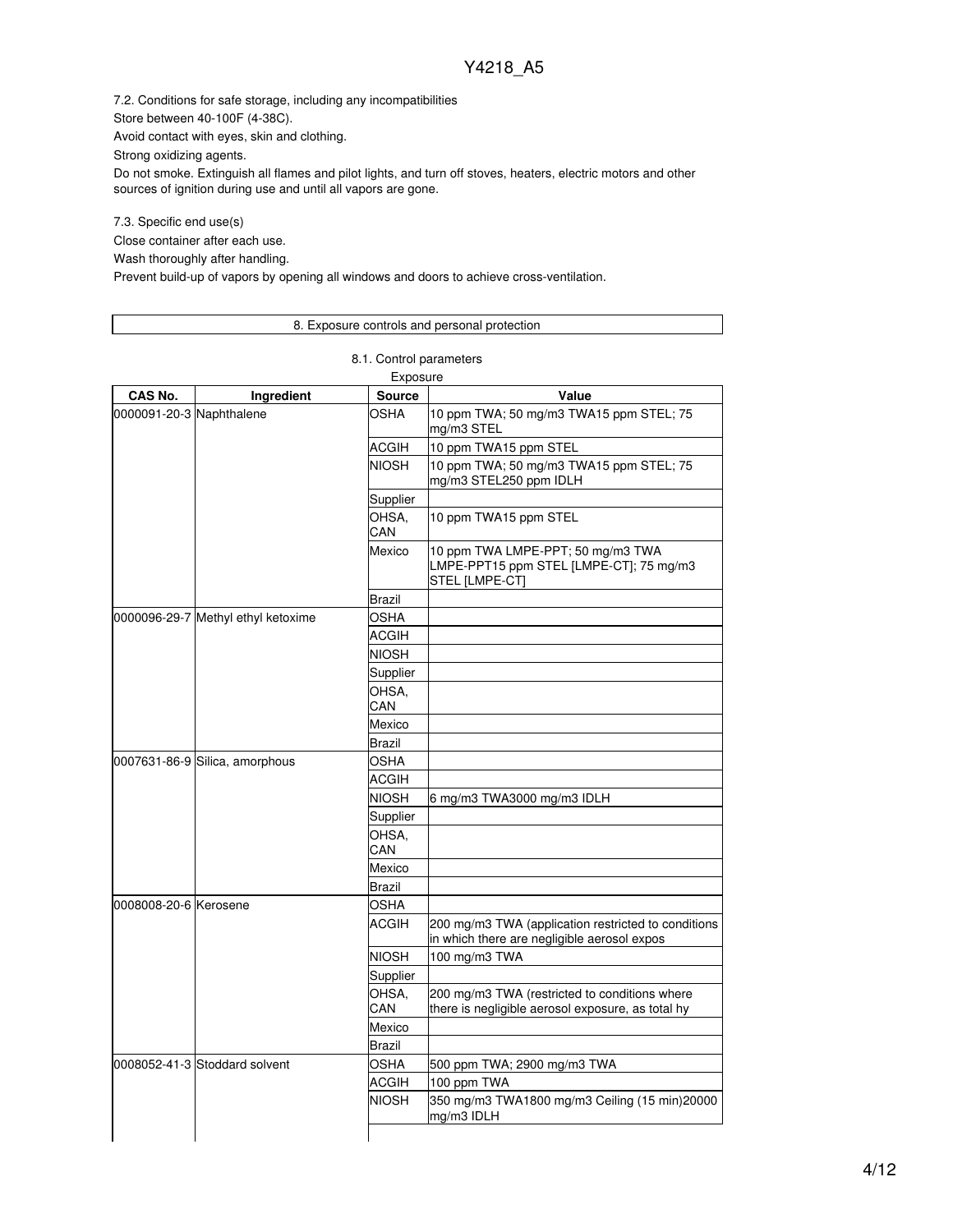| Y4218 A5 |  |
|----------|--|
|          |  |

|           |                                           | Supplier         |                                                                                                     |
|-----------|-------------------------------------------|------------------|-----------------------------------------------------------------------------------------------------|
|           |                                           | OHSA,<br>CAN     | 525 mg/m3 TWA (140C Flash aliphatic solvent)                                                        |
|           |                                           | Mexico           | 100 ppm TWA LMPE-PPT; 523 mg/m3 TWA<br>LMPE-PPT200 ppm STEL [LMPE-CT]; 1050 mg/m3<br>STEL [LMPE-CT] |
|           |                                           | <b>Brazil</b>    |                                                                                                     |
|           | l0013463-67-7 lTitanium dioxide           | <b>OSHA</b>      | 15 mg/m3 TWA (total dust)                                                                           |
|           |                                           | <b>ACGIH</b>     | 10 mg/m3 TWA                                                                                        |
|           |                                           | <b>NIOSH</b>     | 5000 mg/m3 IDLH                                                                                     |
|           |                                           | Supplier         |                                                                                                     |
|           |                                           | OHSA,            | 10 mg/m3 TWA                                                                                        |
|           |                                           | CAN              |                                                                                                     |
|           |                                           | Mexico           | 10 mg/m3 TWA LMPE-PPT (as Ti)20 mg/m3 STEL<br>[LMPE-CT] (as Ti)                                     |
|           |                                           | <b>Brazil</b>    |                                                                                                     |
|           | 0021645-51-2 Aluminum hydroxide           | <b>OSHA</b>      |                                                                                                     |
|           |                                           | <b>ACGIH</b>     |                                                                                                     |
|           |                                           | <b>NIOSH</b>     |                                                                                                     |
|           |                                           | Supplier         |                                                                                                     |
|           |                                           | OHSA,            |                                                                                                     |
|           |                                           | CAN              |                                                                                                     |
|           |                                           | Mexico           |                                                                                                     |
|           |                                           | Brazil           |                                                                                                     |
|           | 0064742-47-8 Petroleum distillates,       | <b>OSHA</b>      |                                                                                                     |
|           | hydrotreated light                        | <b>ACGIH</b>     |                                                                                                     |
|           |                                           | <b>NIOSH</b>     |                                                                                                     |
|           |                                           | Supplier         |                                                                                                     |
|           |                                           | OHSA,<br>CAN     |                                                                                                     |
|           |                                           | Mexico           |                                                                                                     |
|           |                                           | <b>Brazil</b>    |                                                                                                     |
|           | 0064742-88-7 Solvent naphtha (petroleum), | OSHA             |                                                                                                     |
|           | medium aliphatic                          | <b>ACGIH</b>     |                                                                                                     |
|           |                                           | <b>NIOSH</b>     |                                                                                                     |
|           |                                           | Supplier         |                                                                                                     |
|           |                                           | OHSA,            |                                                                                                     |
|           |                                           | CAN              |                                                                                                     |
|           |                                           | Mexico           |                                                                                                     |
|           |                                           | <b>Brazil</b>    |                                                                                                     |
|           | 0064742-94-5 Naphtha (petroleum), heavy   | <b>OSHA</b>      |                                                                                                     |
|           | aromatic                                  | <b>ACGIH</b>     |                                                                                                     |
|           |                                           | <b>NIOSH</b>     |                                                                                                     |
|           |                                           | Supplier         |                                                                                                     |
|           |                                           | OHSA,<br>CAN     |                                                                                                     |
|           |                                           |                  |                                                                                                     |
|           |                                           | Mexico<br>Brazil |                                                                                                     |
| TS-KS6505 | SATURATED                                 | <b>OSHA</b>      |                                                                                                     |
|           | HYDROCARBON                               | <b>ACGIH</b>     |                                                                                                     |
|           |                                           | <b>NIOSH</b>     |                                                                                                     |
|           |                                           | Supplier         |                                                                                                     |
|           |                                           | OHSA,            |                                                                                                     |
|           |                                           | CAN              |                                                                                                     |
|           |                                           | Mexico           |                                                                                                     |
|           |                                           | <b>Brazil</b>    |                                                                                                     |

| Data<br>Health |                     |        |       |
|----------------|---------------------|--------|-------|
| CAS No.        | redient.<br>------- | ource' | Value |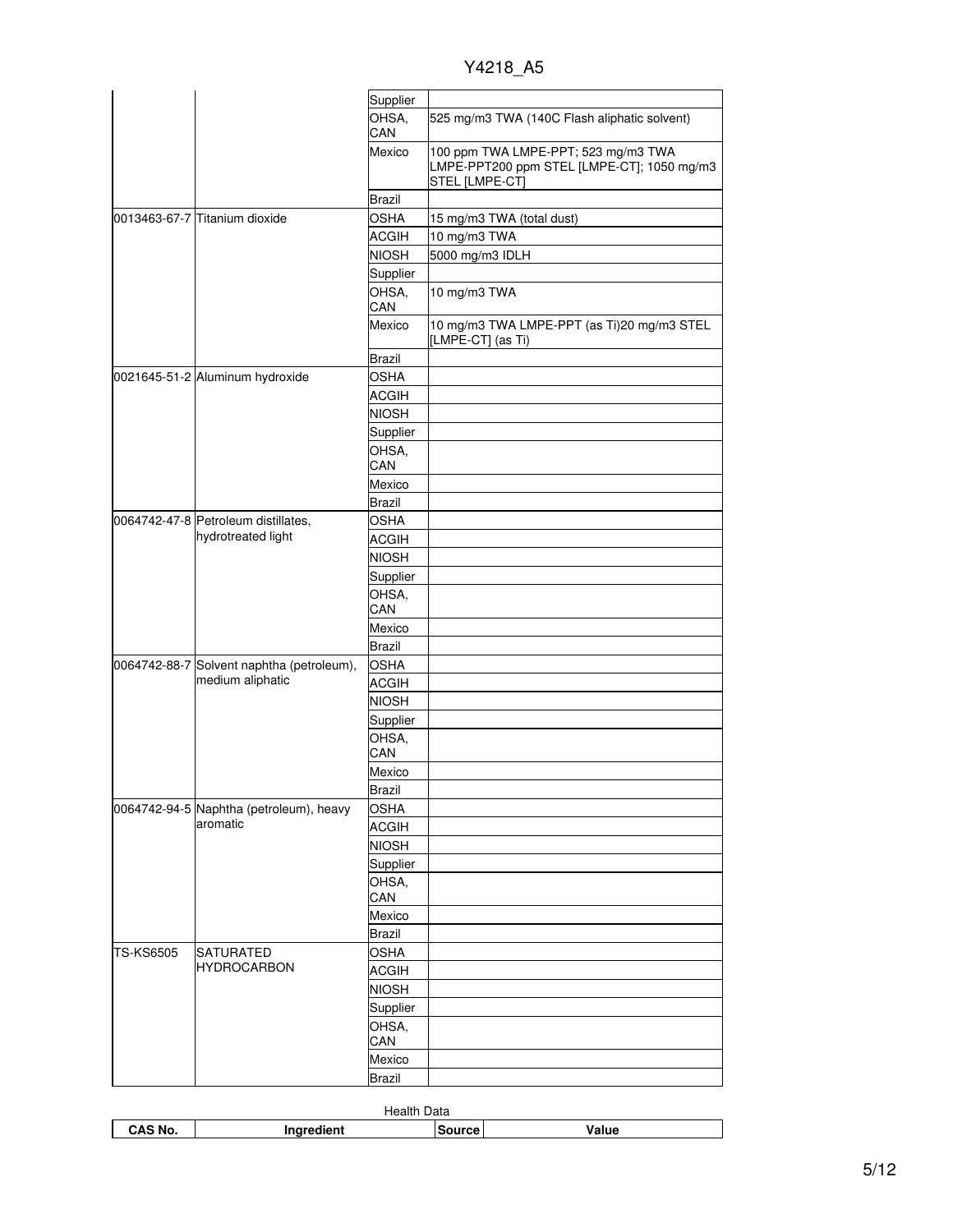| 0000091-20-3 Naphthalene |                                                               |              | NIOSH Hemolysis and eye irritation that causes<br>cataracts |
|--------------------------|---------------------------------------------------------------|--------------|-------------------------------------------------------------|
|                          | 0000096-29-7 Methyl ethyl ketoxime                            | NIOSH        |                                                             |
|                          | 0007631-86-9 Silica, amorphous                                | <b>NIOSH</b> |                                                             |
| 0008008-20-6 Kerosene    |                                                               | <b>NIOSH</b> | Eye nose                                                    |
|                          | 0008052-41-3 Stoddard solvent                                 | <b>NIOSH</b> | Eye nose                                                    |
|                          | 0013463-67-7 Titanium dioxide                                 | <b>NIOSH</b> | Lung tumors in animals                                      |
|                          | 0021645-51-2 Aluminum hydroxide                               | <b>NIOSH</b> |                                                             |
|                          | 0064742-47-8 Petroleum distillates, hydrotreated light        | <b>NIOSH</b> |                                                             |
|                          | 0064742-88-7 Solvent naphtha (petroleum), medium<br>aliphatic | <b>NIOSH</b> |                                                             |
|                          | 0064742-94-5 Naphtha (petroleum), heavy aromatic              | <b>NIOSH</b> |                                                             |
| <b>TS-KS6505</b>         | <b>ISATURATED HYDROCARBON</b>                                 | <b>NIOSH</b> |                                                             |

|                          |                                                           |               | Carcinogen Data                                                        |
|--------------------------|-----------------------------------------------------------|---------------|------------------------------------------------------------------------|
| <b>CAS No.</b>           | Ingredient                                                | <b>Source</b> | Value                                                                  |
| 0000091-20-3 Naphthalene |                                                           | OSHA          | Select Carcinogen: Yes                                                 |
|                          |                                                           | NTP           | Known: No; Suspected: Yes                                              |
|                          |                                                           | <b>IARC</b>   | Group 1: No: Group 2a: No: Group 2b: Yes: Group 3: No:<br>Group 4: No; |
|                          | 0000096-29-7 Methyl ethyl ketoxime                        | OSHA          | Select Carcinogen: No                                                  |
|                          |                                                           | NTP           | Known: No; Suspected: No                                               |
|                          |                                                           | IARC          | Group 1: No; Group 2a: No; Group 2b: No; Group 3: No;<br>Group 4: No:  |
|                          | 0007631-86-9 Silica, amorphous                            | OSHA          | Select Carcinogen: No                                                  |
|                          |                                                           | <b>NTP</b>    | Known: No; Suspected: No                                               |
|                          |                                                           | <b>IARC</b>   | Group 1: No; Group 2a: No; Group 2b: No; Group 3: Yes;<br>Group 4: No; |
| 0008008-20-6 Kerosene    |                                                           | OSHA          | Select Carcinogen: No                                                  |
|                          |                                                           | <b>NTP</b>    | Known: No; Suspected: No                                               |
|                          |                                                           | <b>IARC</b>   | Group 1: No; Group 2a: No; Group 2b: No; Group 3: No;<br>Group 4: No;  |
|                          | 0008052-41-3 Stoddard solvent                             | OSHA          | Select Carcinogen: No                                                  |
|                          |                                                           | NTP           | Known: No; Suspected: No                                               |
|                          |                                                           | <b>IARC</b>   | Group 1: No; Group 2a: No; Group 2b: No; Group 3: No;<br>Group 4: No;  |
|                          | 0013463-67-7 Titanium dioxide                             | OSHA          | Select Carcinogen: Yes                                                 |
|                          |                                                           | NTP           | Known: No: Suspected: No                                               |
|                          |                                                           | IARC          | Group 1: No; Group 2a: No; Group 2b: Yes; Group 3: No;<br>Group 4: No; |
|                          | 0021645-51-2 Aluminum hydroxide                           | OSHA          | Select Carcinogen: No                                                  |
|                          |                                                           | <b>NTP</b>    | Known: No; Suspected: No                                               |
|                          |                                                           | <b>IARC</b>   | Group 1: No; Group 2a: No; Group 2b: No; Group 3: No;<br>Group 4: No;  |
|                          | 0064742-47-8 Petroleum distillates,<br>hydrotreated light | OSHA          | Select Carcinogen: No                                                  |
|                          |                                                           | NTP           | Known: No; Suspected: No                                               |
|                          |                                                           | <b>IARC</b>   | Group 1: No; Group 2a: No; Group 2b: No; Group 3: No;<br>Group 4: No;  |
|                          | 0064742-88-7 Solvent naphtha                              | OSHA          | Select Carcinogen: No                                                  |
|                          | (petroleum), medium<br>aliphatic                          | NTP           | Known: No; Suspected: No                                               |
|                          |                                                           | <b>IARC</b>   | Group 1: No; Group 2a: No; Group 2b: No; Group 3: No;<br>Group 4: No;  |
|                          | 0064742-94-5 Naphtha (petroleum),<br>heavy aromatic       | OSHA          | Select Carcinogen: No                                                  |
|                          |                                                           | NTP           | Known: No; Suspected: No                                               |
|                          |                                                           | <b>IARC</b>   | Group 1: No; Group 2a: No; Group 2b: No; Group 3: No;<br>Group 4: No;  |
| <b>TS-KS6505</b>         | <b>SATURATED</b>                                          | OSHA          | Select Carcinogen: No                                                  |
|                          | <b>HYDROCARBON</b>                                        | <b>NTP</b>    | Known: No; Suspected: No                                               |
|                          |                                                           | <b>IARC</b>   |                                                                        |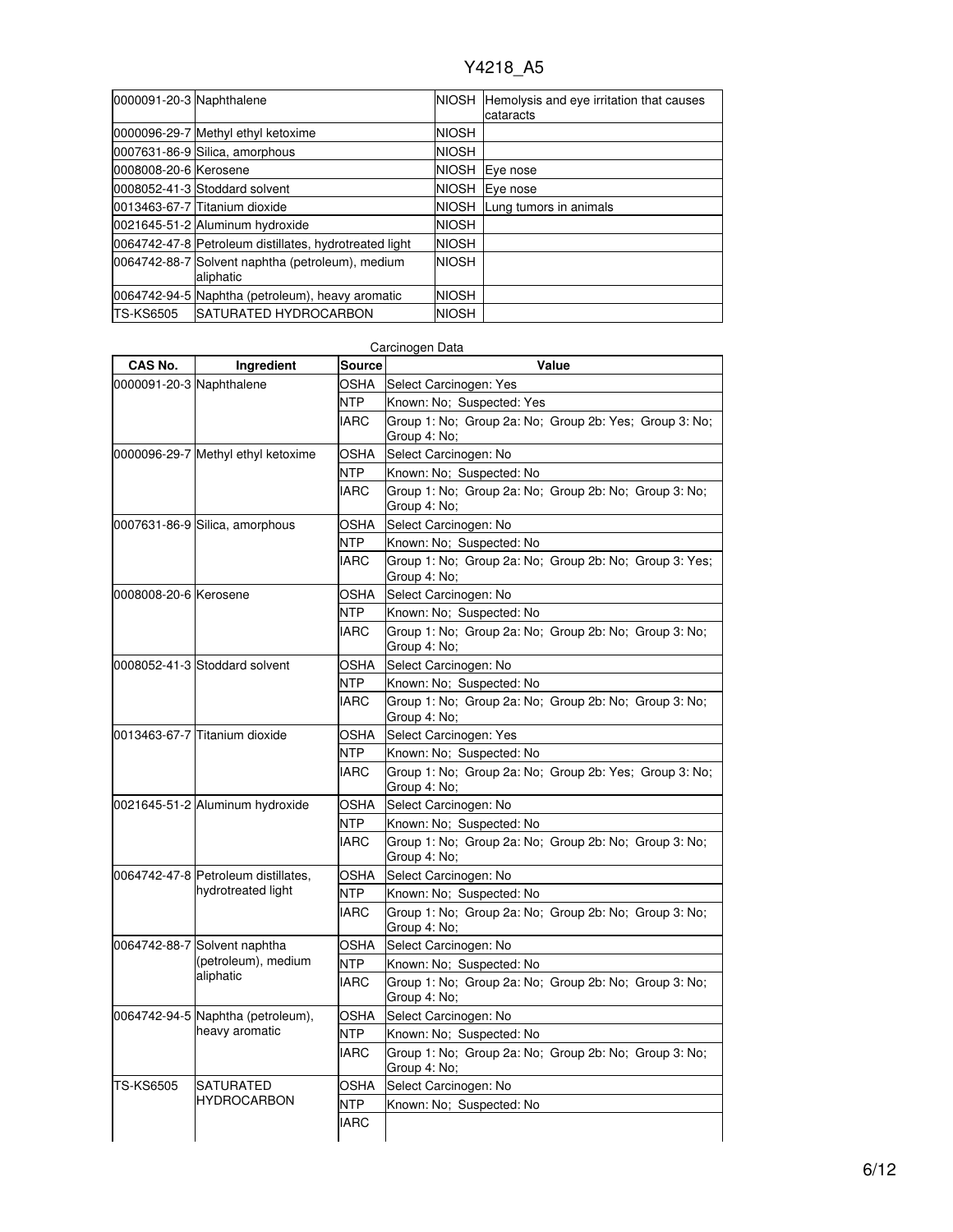|  | Group 1: No; Group 2a: No; Group 2b: No; Group 3: No; |
|--|-------------------------------------------------------|
|  | Group 4: No:                                          |

| 8.2. Exposure controls      |                                                                                                                                                                                                                                                                                                                                                                                                                                                                                                                                                                                                                                                                                                                                                                                                                                                                                                                                         |
|-----------------------------|-----------------------------------------------------------------------------------------------------------------------------------------------------------------------------------------------------------------------------------------------------------------------------------------------------------------------------------------------------------------------------------------------------------------------------------------------------------------------------------------------------------------------------------------------------------------------------------------------------------------------------------------------------------------------------------------------------------------------------------------------------------------------------------------------------------------------------------------------------------------------------------------------------------------------------------------|
| Respiratory                 | Select equipment to provide protection from the ingredients listed in Section 3 of this<br>document. Ensure fresh air entry during application and drying. If you experience eye<br>watering, headache or dizziness or if air monitoring demonstrates dust, vapor, or mist<br>levels are above applicable limits, wear an appropriate, properly fitted respirator<br>(NIOSH approved) during and after application. Follow respirator manufacturer's<br>directions for respirator use. FOR USERS OF 3M RESPIRATORY PROTECTION<br>ONLY: For information and assistance on 3M occupational health and safety<br>products, call OH&ESD Technical Service toll free in U.S.A. 1-800-243-4630, in<br>Canada call 1-800-267-4414. Please do not contact these numbers regarding other<br>manufacturer's respiratory protection products. 3M does not endorse the accuracy of<br>the information contained in this Material Safety Data Sheet. |
| Eyes                        | Avoid contact with eyes. Protective equipment should be selected to provide<br>protection from exposure to the chemicals listed in Section 3 of this document.<br>Depending on the site-specific conditions of use, safety glasses, chemical goggles,<br>and/or head and face protection may be required to prevent contact. The equipment<br>must be thoroughly cleaned, or discarded after each use.                                                                                                                                                                                                                                                                                                                                                                                                                                                                                                                                  |
| Skin                        | Protective equipment should be selected to provide protection from exposure to the<br>chemicals listed in Section 3 of this document. Depending on the site-specific<br>conditions of use, protective gloves, apron, boots, head and face protection may be<br>required to prevent contact. The equipment must be thoroughly cleaned, or discarded<br>after each use.                                                                                                                                                                                                                                                                                                                                                                                                                                                                                                                                                                   |
| <b>Engineering Controls</b> | Depending on the site-specific conditions of use, provide adequate ventilation.                                                                                                                                                                                                                                                                                                                                                                                                                                                                                                                                                                                                                                                                                                                                                                                                                                                         |
| <b>Other Work Practices</b> | Emergency eye wash fountains and safety showers should be available in the<br>immediate vicinity of any potential exposure. Use good personal hygiene practices.<br>Wash hands before eating, drinking, using toilet facilities, etc. Promptly remove soiled<br>clothing and wash clothing thoroughly before reuse. Shower after work using plenty of<br>soap and water.                                                                                                                                                                                                                                                                                                                                                                                                                                                                                                                                                                |
|                             |                                                                                                                                                                                                                                                                                                                                                                                                                                                                                                                                                                                                                                                                                                                                                                                                                                                                                                                                         |

| 9. Physical and chemical properties                          |                                                                               |  |  |  |
|--------------------------------------------------------------|-------------------------------------------------------------------------------|--|--|--|
|                                                              |                                                                               |  |  |  |
| Appearance                                                   | <b>Light Coloured Liquid</b>                                                  |  |  |  |
| Odour threshold                                              | Not Measured                                                                  |  |  |  |
| рH                                                           | No Established Limit                                                          |  |  |  |
| Melting point / freezing point                               | Not Measured                                                                  |  |  |  |
| Initial boiling point and boiling range                      | 146 (°C) 295 (°F)                                                             |  |  |  |
| <b>Flash Point</b>                                           | 38 (°C) 100 (°F)                                                              |  |  |  |
| Evaporation rate (Ether = $1$ )                              | Not Measured                                                                  |  |  |  |
| Flammability (solid, gas)                                    | Not Applicable                                                                |  |  |  |
| Upper/lower flammability or explosive<br>limits              | Lower Explosive Limit: .5                                                     |  |  |  |
|                                                              | Upper Explosive Limit: No Established Limit                                   |  |  |  |
| vapor pressure (Pa)                                          | Not Measured                                                                  |  |  |  |
| <b>Vapor Density</b>                                         | Heavier than air                                                              |  |  |  |
| <b>Specific Gravity</b>                                      | 1.19                                                                          |  |  |  |
| Partition coefficient n-octanol/water (Log<br>Kow)           | Not Measured                                                                  |  |  |  |
| Auto-ignition temperature                                    | Not Measured                                                                  |  |  |  |
| Decomposition temperature                                    | Not Measured                                                                  |  |  |  |
| Viscosity (cSt)                                              | No Established Limit                                                          |  |  |  |
| VOC $%$                                                      | Refer to the Technical Data Sheet or label where information is<br>available. |  |  |  |
| VOHAP content (gm/litre of paint)                            | 18.89 (as supplied)                                                           |  |  |  |
| VOHAP content (gm/litre of Solid Coating) 8.91 (as supplied) |                                                                               |  |  |  |

10. Stability and reactivity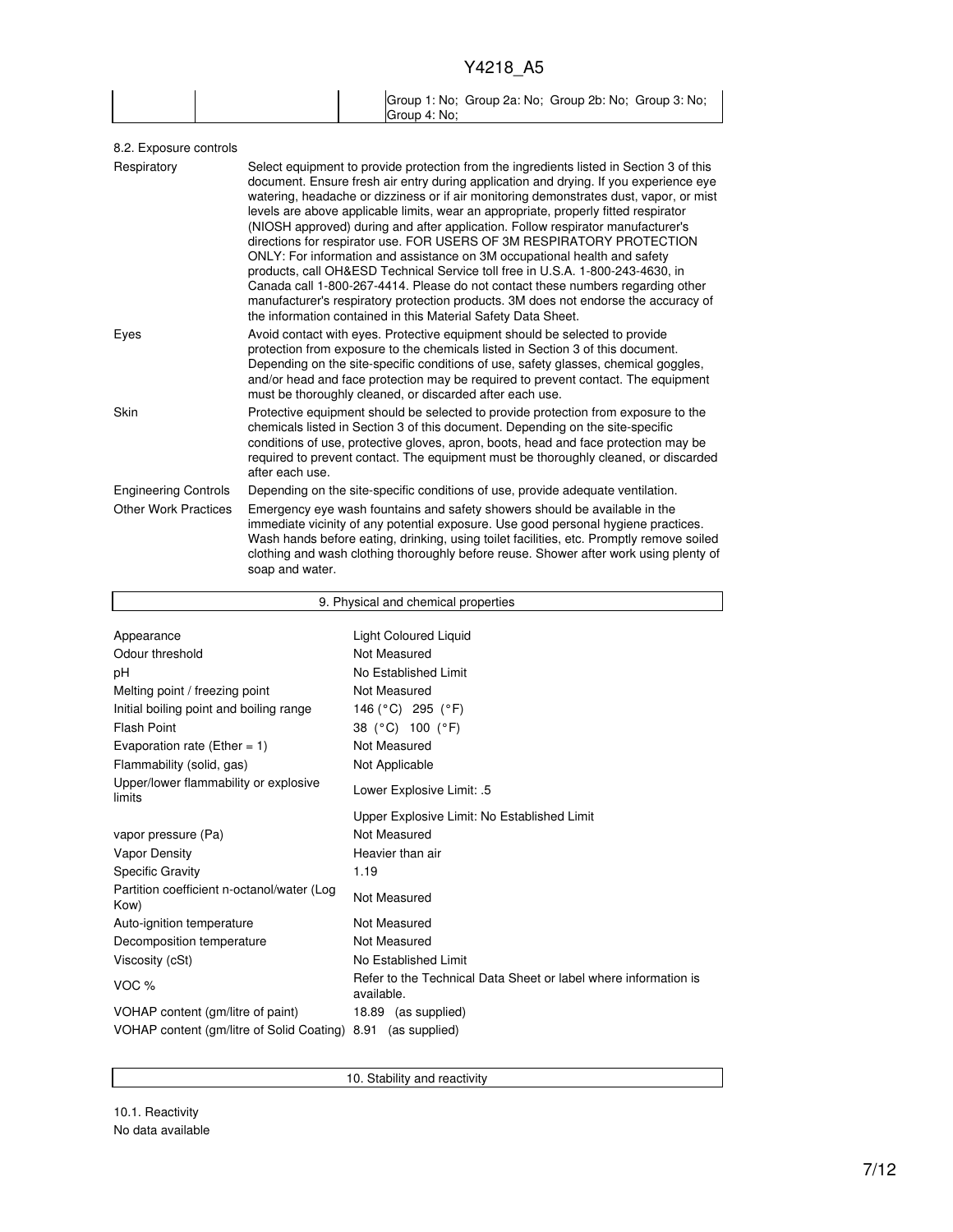10.2. Chemical stability

This product is stable and hazardous polymerization will not occur. Not sensitive to mechanical impact. Excessive heat and fumes generation can occur if improperly handled.

10.3. Possibility of hazardous reactions

No data available

10.4. Conditions to avoid

No data available

10.5. Incompatible materials

Strong oxidizing agents.

10.6. Hazardous decomposition products

May produce hazardous fumes when heated to decomposition as in welding. Fumes may produce Carbon Dioxide and Carbon Monoxide.

### 11. Toxicological information

Acute toxicity

NOTICE: Reports have associated repeated and prolonged occupational overexposure to solvents with permanent brain and nervous system damage. Intentional misuse by deliberately concentrating and inhaling the contents may be harmful or fatal.

| Ingredient                                                      | Oral LD50,<br>mg/kg              | Skin LD50,<br>mg/kg                    | <b>Inhalation</b><br>Vapor LD50,<br>mg/L/4hr | <b>Inhalation</b><br>Dust/Mist LD50,<br>mg/L/4hr |
|-----------------------------------------------------------------|----------------------------------|----------------------------------------|----------------------------------------------|--------------------------------------------------|
| Titanium dioxide - (13463-67-7)                                 | 10,000.00, Rat<br>- Category: NA | 10,000.00,<br>Rabbit -<br>Category: NA | No data<br>available                         | 6.82, Rat -<br>Category: NA                      |
| Stoddard solvent - (8052-41-3)                                  | No data<br>available             | No data<br>available                   | No data<br>available                         | No data available                                |
| Solvent naphtha (petroleum), medium<br>aliphatic - (64742-88-7) | 6,000.00, Rat -<br>Category: NA  | 3,000.00,<br>Rabbit -<br>Category: 5   | No data<br>available                         | No data available                                |
| SATURATED HYDROCARBON -<br>(TS-KS6505)                          | No data<br>available             | No data<br>available                   | No data<br>available                         | No data available                                |
| Kerosene - (8008-20-6)                                          | 2,835.00, Rat -<br>Category: 5   | 2.000.00.<br>Rabbit -<br>Category: 4   | No data<br>available                         | No data available                                |
| Naphtha (petroleum), heavy aromatic -<br>(64742-94-5)           | 5,000.00, Rat -<br>Category: 5   | 2,000.00,<br>Rabbit -<br>Category: 4   | No data<br>available                         | No data available                                |
| Silica, amorphous - (7631-86-9)                                 | 5,110.00, Rat -<br>Category: NA  | 5.000.00.<br>Rabbit -<br>Category: 5   | No data<br>available                         | No data available                                |
| Aluminum hydroxide - (21645-51-2)                               | 5,000.00, Rat -<br>Category: 5   | No data<br>available                   | No data<br>available                         | No data available                                |
| Petroleum distillates, hydrotreated light -<br>(64742-47-8)     | 5.000.00. Rat -<br>Category: 5   | 2.000.00.<br>Rabbit -<br>Category: 4   | No data<br>available                         | No data available                                |
| Naphthalene - (91-20-3)                                         | 490.00, Rat -<br>Category: 4     | 20,000.00,<br>Rabbit -<br>Category: NA | No data<br>available                         | No data available                                |
| Methyl ethyl ketoxime - (96-29-7)                               | 930.00, Rat -<br>Category: 4     | 2,000.00,<br>Rabbit -<br>Category: 4   | 20.00, Rat -<br>Category: 4                  | No data available                                |

| Item                        | Category              | Hazard         |
|-----------------------------|-----------------------|----------------|
| Acute Toxicity (mouth)      | <b>Not Classified</b> | Not Applicable |
| Acute Toxicity (skin)       | <b>Not Classified</b> | Not Applicable |
| Acute Toxicity (inhalation) | <b>Not Classified</b> | Not Applicable |
| Skin corrosion/irritation   | <b>Not Classified</b> | Not Applicable |
| Eye damage/irritation       | <b>Not Classified</b> | Not Applicable |
| Sensitization (respiratory) | <b>Not Classified</b> | Not Applicable |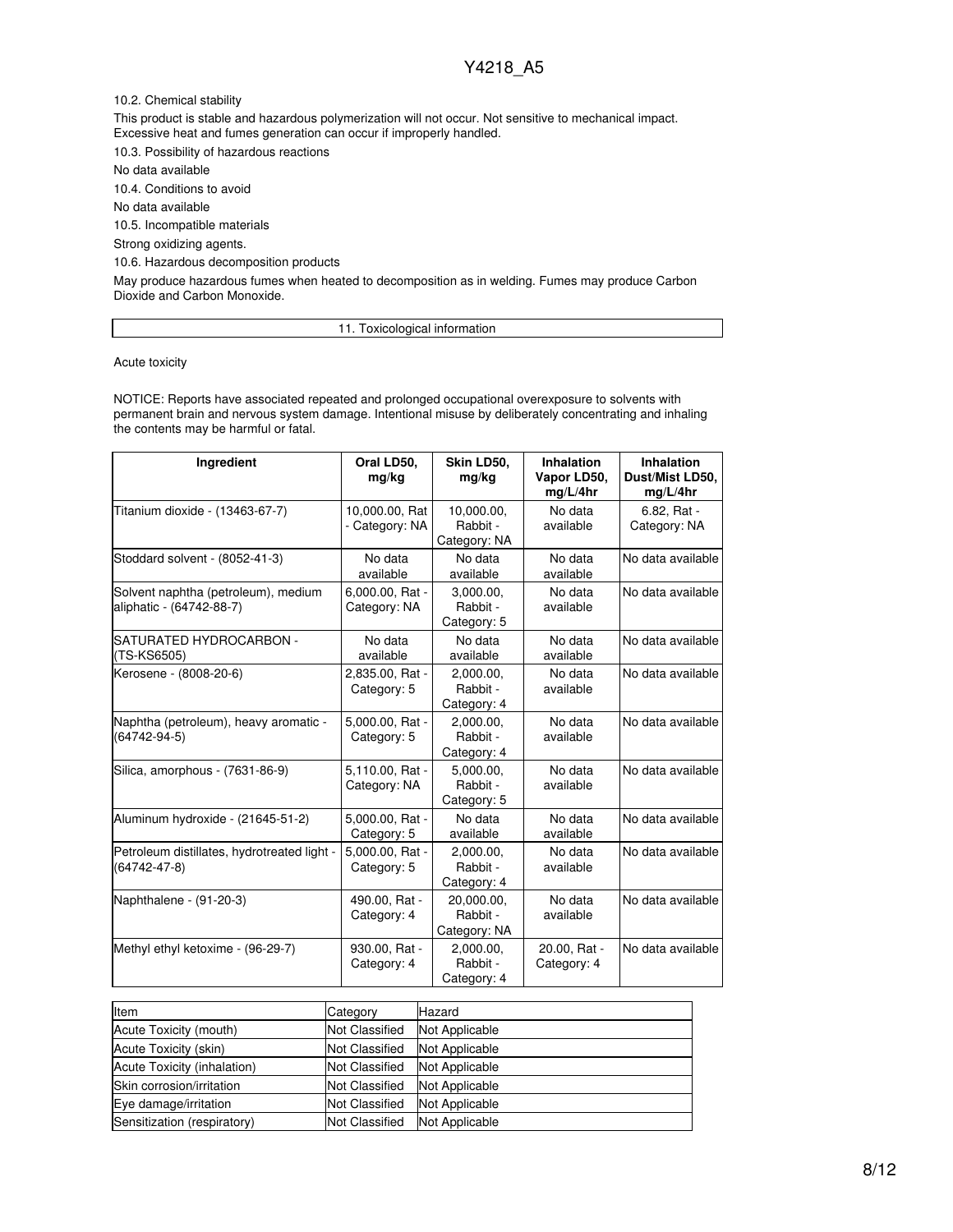| Sensitization (skin)                                                        | <b>Not Classified</b> | Not Applicable |
|-----------------------------------------------------------------------------|-----------------------|----------------|
| Germ toxicity                                                               | <b>Not Classified</b> | Not Applicable |
| Carcinogenicity                                                             | <b>Not Classified</b> | Not Applicable |
| Reproductive Toxicity                                                       | <b>Not Classified</b> | Not Applicable |
| Specific target organ systemic toxicity Not Classified<br>(single exposure) |                       | Not Applicable |
| Specific target organ systemic<br>Toxicity (repeated exposure)              | <b>Not Classified</b> | Not Applicable |
| <b>Aspiration hazard</b>                                                    | <b>Not Classified</b> | Not Applicable |

12. Ecological information

### 12.1. Toxicity

No additional information provided for this product. See Section 3 for chemical specific data.

## Aquatic Ecotoxicity

| Ingredient                                                         | 96 hr LC50 fish,<br>mg/l           | 48 hr EC50 crustacea,<br>mg/l          | ErC50 algae,<br>mg/l                             |
|--------------------------------------------------------------------|------------------------------------|----------------------------------------|--------------------------------------------------|
| Titanium dioxide -<br>$(13463 - 67 - 7)$                           | 1,000.00, Fundulus<br>heteroclitus | 5.50, Daphnia magna                    | 5.83 (72 hr), Pseudokirchneriella<br>subcapitata |
| Stoddard solvent -<br>(8052-41-3)                                  | Not Available                      | Not Available                          | Not Available                                    |
| Solvent naphtha<br>(petroleum), medium<br>aliphatic - (64742-88-7) | 800.00, Pimephales<br>promelas     | 100.00, Daphnia magna                  | 450.00 (96 hr), Selenastrum<br>capricornutum     |
| <b>SATURATED</b><br><b>HYDROCARBON -</b><br>(TS-KS6505)            | Not Available                      | Not Available                          | $0.00$ (hr),                                     |
| Kerosene - (8008-20-6)                                             | Not Available                      | Not Available                          | Not Available                                    |
| Naphtha (petroleum),<br>heavy aromatic -<br>(64742-94-5)           | 45.00, Pimephales<br>promelas      | 12.00, Daphnia magna                   | 2.50 (72 hr), Skeletonema<br>costatum            |
| Silica, amorphous -<br>$(7631 - 86 - 9)$                           | 10,000.00, Danio<br>rerio          | 10,000.00, Daphnia<br>magna            | 10,000.00 (72 hr), Scenedesmus<br>subspicatus    |
| Aluminum hydroxide -<br>(21645-51-2)                               | Not Available                      | Not Available                          | Not Available                                    |
| Petroleum distillates,<br>hydrotreated light -<br>(64742-47-8)     | 2.20, Lepomis<br>macrochirus       | 4,720.00, Dendronereides<br>heteropoda | Not Available                                    |
| Naphthalene - (91-20-3)                                            | 0.99, Oncorhynchus<br>gorbuscha    | 1.60, Daphnia magna                    | 68.21 (96 hr), Scenedesmus<br>subspicatus        |
| Methyl ethyl ketoxime -<br>$(96-29-7)$                             | 320.00, Leuciscus<br>idus          | 500.00, Daphnia magna                  | 83.00 (72 hr), Scenedesmus<br>subspicatus        |

12.2. Persistence and degradability No data available 12.3. Bioaccumulative potential Not Measured 12.4. Mobility in soil No data available 12.5. Results of PBT and vPvB assessment This product contains no PBT/vPvB chemicals. 12.6. Other adverse effects No data available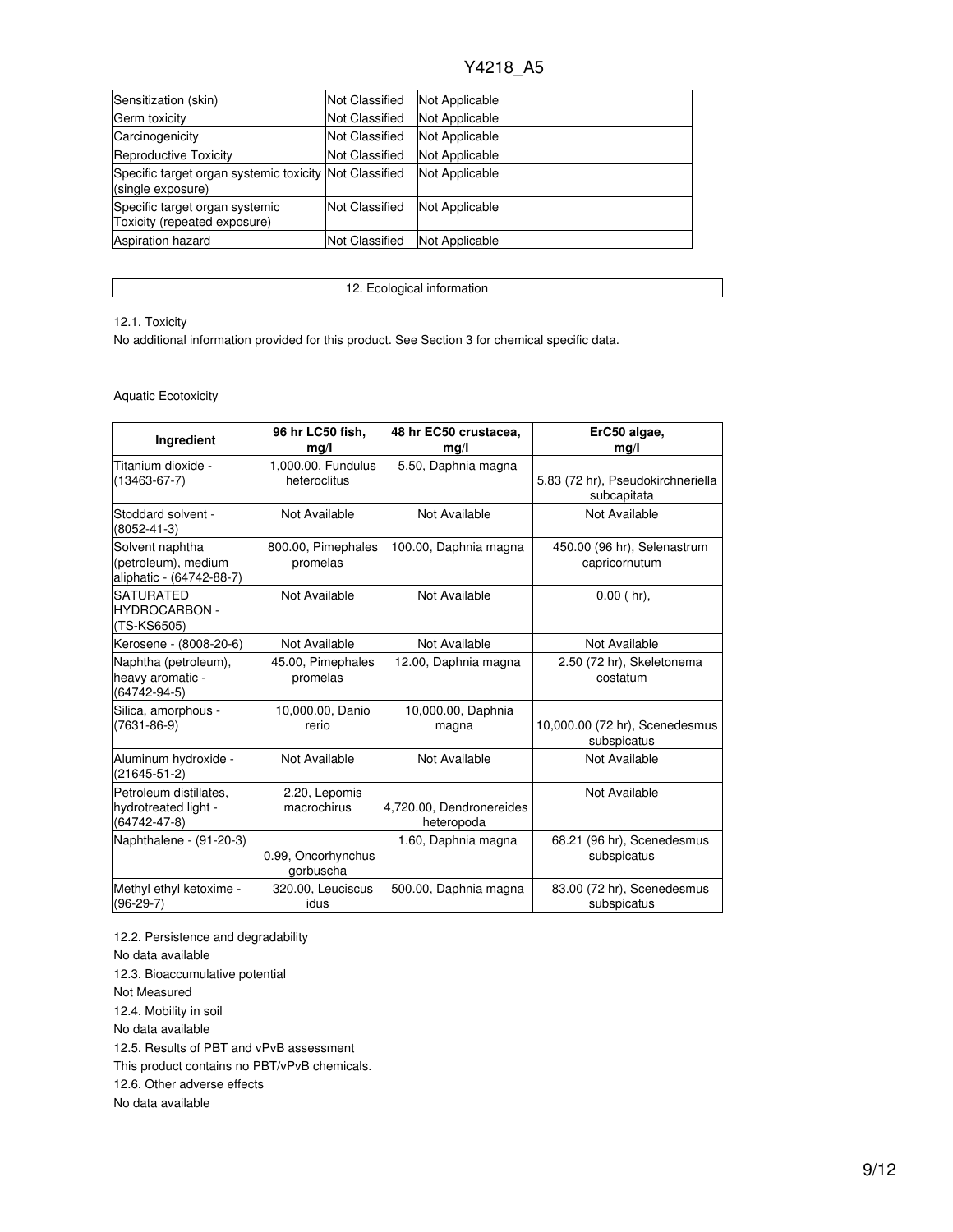### 13. Disposal considerations

14. Transport information

### 13.1. Waste treatment methods

Do not allow spills to enter drains or watercourses.

Dispose of in accordance with local, state and federal regulations. (Also reference RCRA information in Section 15 if listed).

14.1. UN number UN 1263 14.2. UN proper shipping name PAINT - Marine pollutant (reaction product: bisphenolA-(epichlorhydrin); epoxy resin) 14.3. Transport hazard class(es) DOT (Domestic Surface Transportation) **IMO / IMDG** (Ocean Transportation) DOT Proper Shipping Name CONSUMER COMMODITY, ORM-D IMDG Proper Shipping Name PAINT - Marine pollutant (reaction product: bisphenolA-(epichlorhydrin); epoxy resin) DOT Hazard Class Not Regulated **IMDG Hazard Class Flammable Liquid,** 3 Sub Class Not applicable UN / NA Number UN 1263 DOT Packing Group Not Regulated IMDG Packing Group III CERCLA/DOT RQ 2179 gal. / 21529 lbs. System Reference Code 181 14.4. Packing group III 14.5. Environmental hazards IMDG Marine Pollutant: Yes ( Titanium dioxide ) 14.6. Special precautions for user Not Applicable 14.7. Transport in bulk according to Annex II of MARPOL73/78 and the IBC Code Not Applicable 15. Regulatory information Regulatory Overview The regulatory data in Section 15 is not intended to be all-inclusive, only selected regulations are represented. All ingredients of this product are listed on the TSCA (Toxic Substance Control Act) Inventory or are not required to be listed on the TSCA Inventory. WHMIS Classification B3 DOT Marine Pollutants (10%): (No Product Ingredients Listed) DOT Severe Marine Pollutants (1%): (No Product Ingredients Listed) EPCRA 311/312 Chemicals and RQs (>.1%) : Benzene, ethyl- (1000 lb final RQ; 454 kg final RQ) Naphthalene (100 lb final RQ; 45.4 kg final RQ) Xylenes (o-, m-, p- isomers) (100 lb final RQ; 45.4 kg final RQ) EPCRA 302 Extremely Hazardous (>.1%) :

(No Product Ingredients Listed)

EPCRA 313 Toxic Chemicals (>.1%) :

Benzene, ethyl-

Naphthalene

Xylenes (o-, m-, p- isomers)

Mass RTK Substances (>1%) :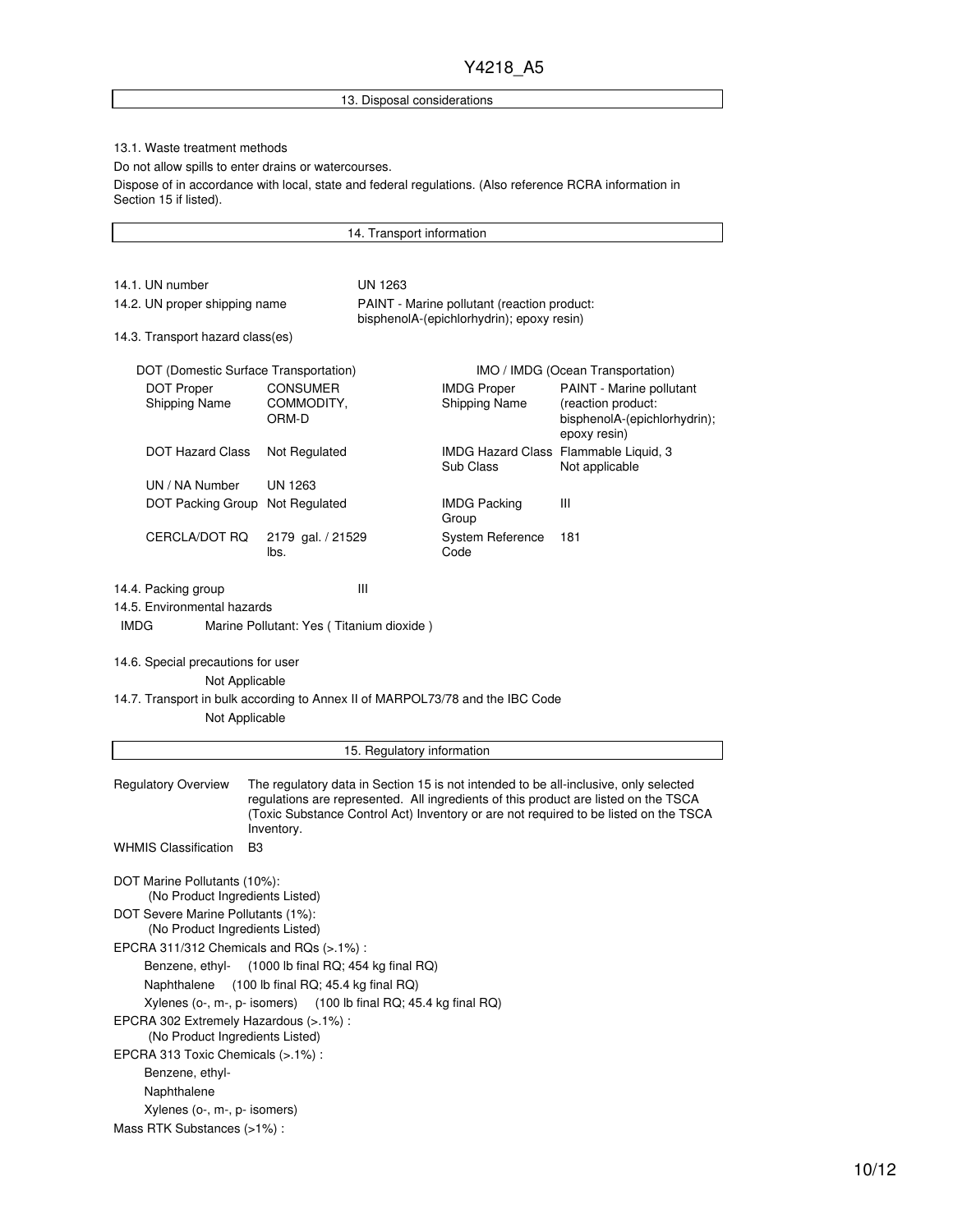Kerosene Silica, amorphous Stoddard solvent Titanium dioxide Penn RTK Substances (>1%) : Kerosene Silica, amorphous Stoddard solvent Titanium dioxide Penn Special Hazardous Substances (>.01%) : (No Product Ingredients Listed) RCRA Status: (No Product Ingredients Listed) N.J. RTK Substances (>1%) : Kerosene Silica, amorphous Solvent naphtha (petroleum), medium aliphatic Stoddard solvent Titanium dioxide N.J. Special Hazardous Substances (>.01%) : Benzene, ethyl-Naphthalene Propylene glycol monomethyl ether Solvent naphtha (petroleum), medium aliphatic Xylenes (o-, m-, p- isomers) N.J. Env. Hazardous Substances (>.1%) : Benzene, ethyl-Kerosene Naphthalene Xylenes (o-, m-, p- isomers) Proposition 65 - Carcinogens (>0%): Benzene, ethyl-Naphthalene Titanium dioxide Proposition 65 - Female Repro Toxins (>0%): (No Product Ingredients Listed) Proposition 65 - Male Repro Toxins (>0%): (No Product Ingredients Listed) Proposition 65 - Developmental Toxins (>0%): (No Product Ingredients Listed)

16. Other information

The information and recommendations contained herein are based upon data believed to be correct. However, no guarantee or warranty of any kind, expressed or implied, is made with respect to the information contained herein. We accept no responsibility and disclaim all liability for any harmful effects which may be caused by exposure to our products. Customers/users of this product must comply with all applicable health and safety laws, regulations, and orders.

The full text of the phrases appearing in section 3 is:

H302 Harmful if swallowed.

H304 May be fatal if swallowed and enters airways.

H312 Harmful in contact with skin.

H317 May cause an allergic skin reaction.

H318 Causes serious eye damage.

H319 Causes serious eye irritation.

H335 May cause respiratory irritation.